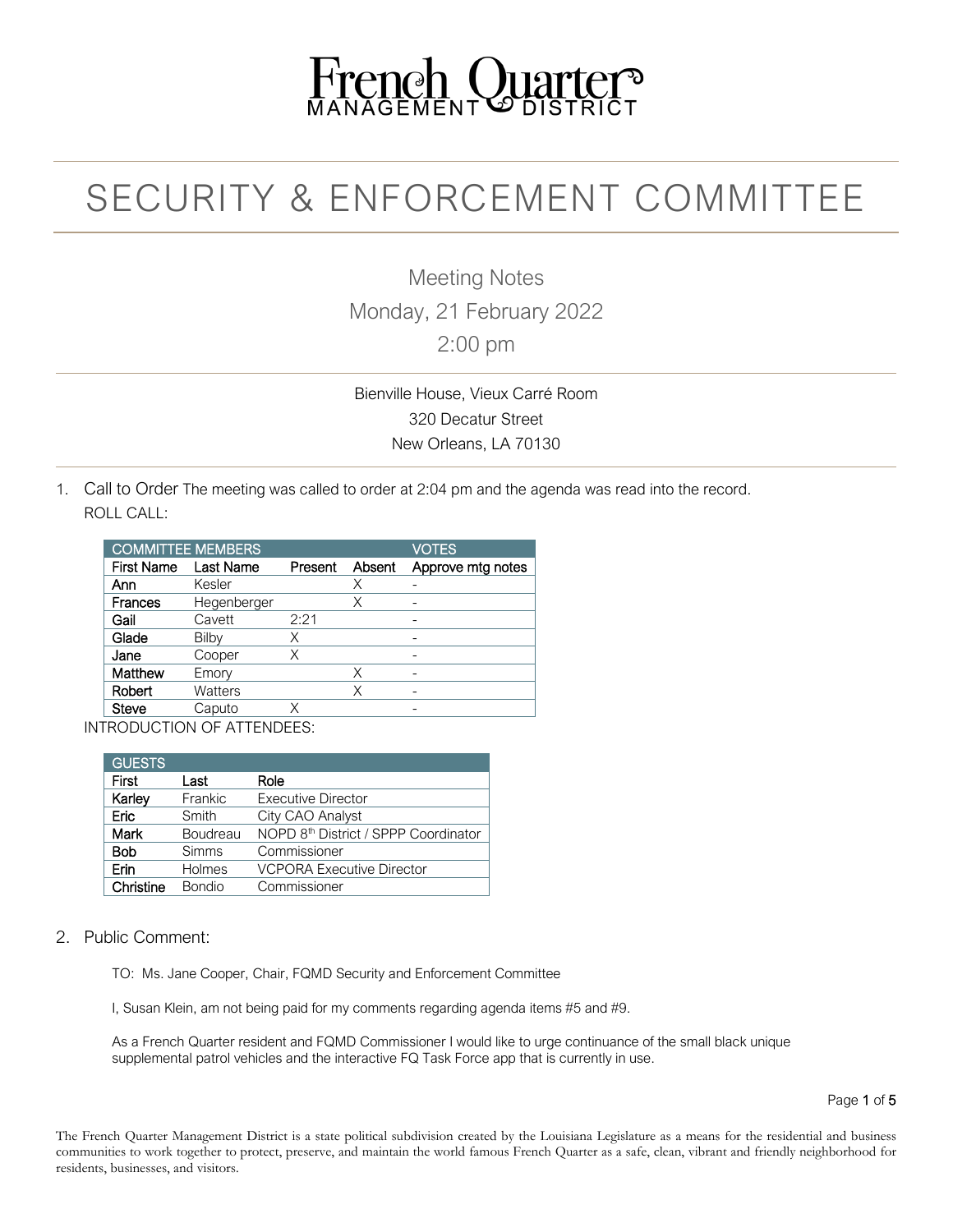Some verifiable comments:

- NOPD Eighth District leadership has noted numerous times how the supplemental patrols and the FQ Task Force app makes significant contributions to the public safety of the French Quarter Management District footprint.
- Other communities have successfully initiated use of the app, based on the FQMD success.
- I live in a high-traffic area and successfully use the FQ Task Force app all the time.
- New Orleans communities with supplemental patrols who have stock NOPD vehicles resulted in their "pool" patrol cars being out of service for extended periods of time, and officer(s) being able to log in patrol time without actually being on patrol. Their homogeneous NOPD vehicular profile fostered a lack of oversight and accountability.

Our District has a number of challenges to address. The FQ Task Force app was designed over time, drilling down on our Economic Development District's unique application needs. Why should FQMD expend time, energy and money on an initiative to change a program that has a proven track record of success? The FQ Task Force app is a "sole source product" that is unique and therefore exempt from the bid requirement of the procurement process.

In my opinion, the issue of trying to replace the current FQ Task Force app will result in the same French Quarter community outcry as the recent failed attempt to make Orleans Avenue a pedestrian mall. Please let's not reinvent the wheel or try to fix something that isn't broken.

I am requesting that the Security and Enforcement Committee of FQMD does not take any action that would inhibit the continued use of the current FQ Task Force app for the supplemental patrols and cease moving forward with any unrequired procurement bidding. I also request that any vehicles utilized by the supplemental patrols continue to be small and black with the blue lights, and that no efforts are made by the FQMD, it's SEC, or the City to procure larger vehicles for this program.

Thank you,

Sue Klein 1020 Toulouse Street New Orleans, LA 70112

#### 3. Approval of previous meeting notes

The committee did not approve the previous meeting notes as a quorum was not in attendance.

#### 4. Committee Chair's Comments

Committee Chair Jane Cooper reported that the 2022 work plan included identifying action items from FQMD's Needs Assessment of Street Homelessness and implementing them. She has been working with the Livability Committee Chair, Mamie Gasperecz, Executive Director, Karley Frankic, and French Market Corporation Director, Leslie Alley, to explore engagement of case managers to work in the French Quarter and partnering with other groups around the city. There is momentum in the greater community around criminal justice and the committee will be following this movement.

#### 5. Presentation – Presentation on City Safety Coordination. To present: Eric Smith, City CAO Analyst

#### a. Update on Supplemental Police Patrol Program Vehicle Procurement.

Mr. Smith reported that Jefferson Parish Sheriff's Department has a contract with FORD to procure vehicles that the SPPP can piggyback on. The smallest vehicle that Ford makes is the Escape. This vehicle was in the recommendations presentation that Bob Simms made to the Security & Enforcement Committee in April 2022. Mr. Smith is in the initial stage of that procurement and will report back. The four Chevy Sparks that are being donated by New Orleans & Company are outfitted and are ready to roll. Mr. Smith reported that the titles have been received by the Administration and they are waiting on the signed donation documents from New Orleans & Company. Once executed by the mayor, the cars will be put into service by the SPPP.

#### b. Update on the French Quarter Improvement Fund

i. Fund balance

Mr. Smith reported that the FQIF balance is \$579,000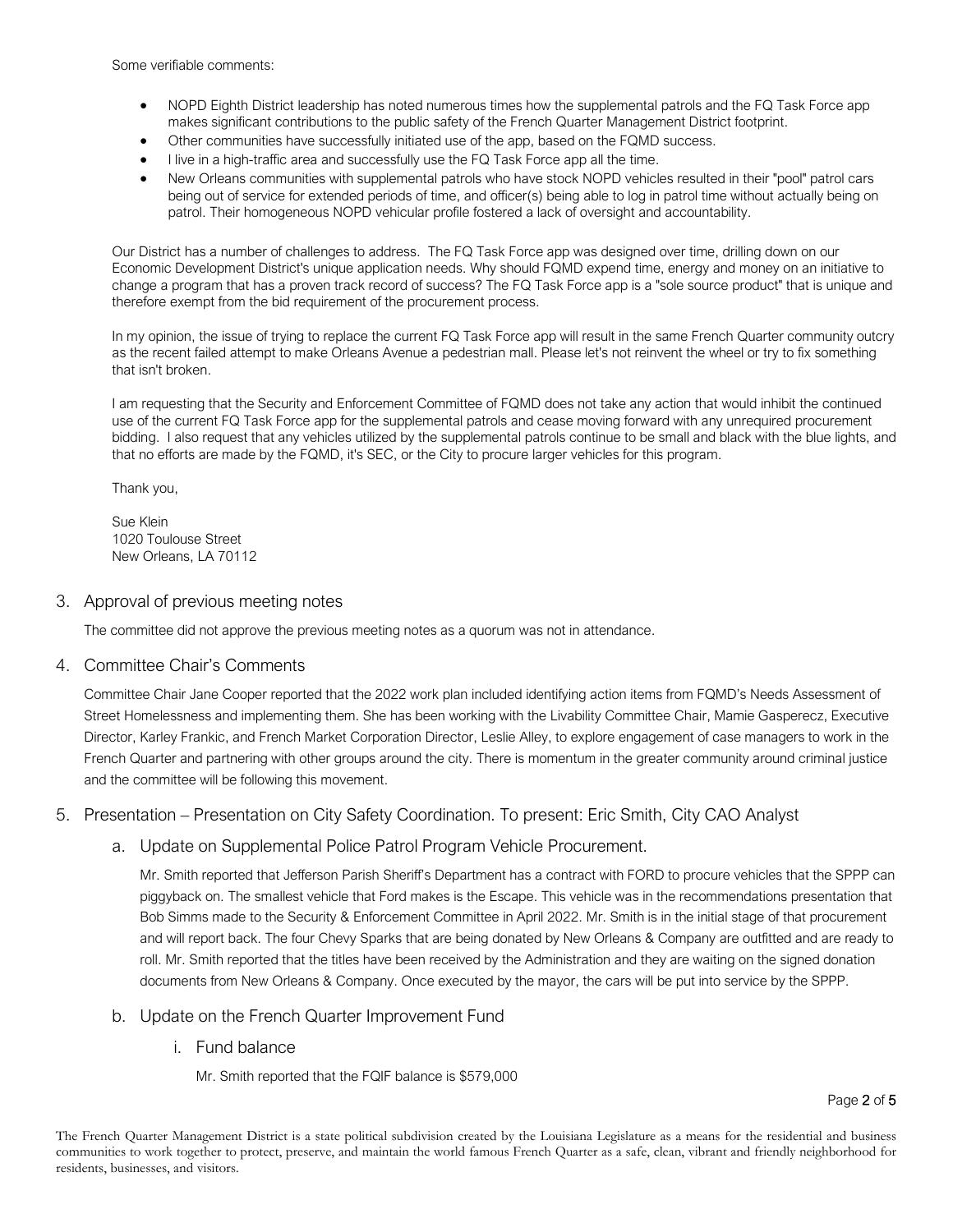#### ii. Allocations

\$275,000 was allocated in the 2021 budget with the NOPD allocations moved forward to 2022. The balance will remain in the special fund for other French Quarter needs. Mr. Simms asked about the allocation for the handicap accessible van for the Homeless Assistance Unit. Mr. smith said that there has not been a successful bid with global supply chain issues. It is unlikely to be procured this calendar year. The van needs to be handicap accessible to meet the needs of the Unit. The City cannot procure used vehicles, except from the Federal government. He is working with a coach company for the chassis that will then need to built out.

#### c. Update on status of Bourbon Street Bollards.

Mr. Smith reported that the City's engineers are putting together a scope and budget for removal of the existing bollards. There is no update on replacement except the City wants consistency across the city for crash rated bollards.

#### 6. Presentation – Presentation of Eighth District Commander's Updates. To present Captain Hans Ganthier

Sgt. Boudreau presented for Cpt. Ganthier. He said that the first weekend of Mardi Gras went well with no major issues to report. Full street closure from Canal to Dumaine Streets and Rampart to Decatur Street will go into effect starting Wednesday from 5:00 pm to 5:00 am with limited staffing. Mr. Caputo asked how to get the word out to workers? Sgt. Boudreau recommended accessing the neighborhood by car via Esplanade, down either Dauphine or Royal Street, depending on what side of Bourbon one needed to access, as there will be no crossing of Bourbon Street. Staffing is going to be critically low due not just to manpower but also limits on the number of hours officers can work and that is where the barricades will be staffed. The Louisiana State Police will have a small contingent on Bourbon Street during the day and in the evening will add patrols to that number. There will be about 120 troopers working this holiday weekend. Ms. Frankic and Sgt. Boudreau will work on a report template for monthly reporting with the names of the call signals in the spreadsheet provided.

## 7. Presentation – Presentation of Eighth District Crime Statistics and the Supplemental Police Patrol Program. To Present: Sergeant Marc Boudreau

With low staffing expected during the carnival weekend, Sgt. Boudreau will be working the patrols from 3:00 pm to 3:00 am. Mr. Simms said that a notification was sent out on the Task Force app that there would be low staffing and to call 911 for emergencies. Ms. Avett asked Sgt. Boudreau if his purchase orders for the SPPP were resulting in getting the supplies he needs. Sgt. Boudreau reported that he sent two Pos but is waiting on those to be processed, started working on the first in December for computers and tech, and the second in December for car magnets. Ms. Cavett asked how the City could speed that up? Stakeholders will help where possible. She is concerned that the program is not running as efficiently as when FQMD ran it. Mr. Bilby asked Sgt. Boudreau the delay was impacting him. Sgt. Boudreau said that the delays are not preventing him from doing his job, he has a loaner tablet he is working from. Ms. Cavett asked why Mr. Smith couldn't use his credit card for purchases below \$1,000. Mr. Smith said that only emergency purchases could be paid for that way, All other purchases must go through the City's procurement process.

# 8. Presentation – Presentation on the French Quarter Economic Development District Agreement Monitors meeting. To present: Jane Cooper

Ms. Cooper said that this is a new permanent agenda item that will report out on the action items resulting in the FQEDD Agreement Monitor meetings that take place immediately prior to the Security & Enforcement Committee meetings. Ms. Cooper asked Sgt. Boudreau about Esplanade neutral ground parking. Sgt. Boudreau said that it cannot be done through the SPPP but though the 8<sup>th</sup> District will have training for the Quality-of-Life Officers and asked parking enforcement to focus on Esplanade through the weekend.

#### Page 3 of 5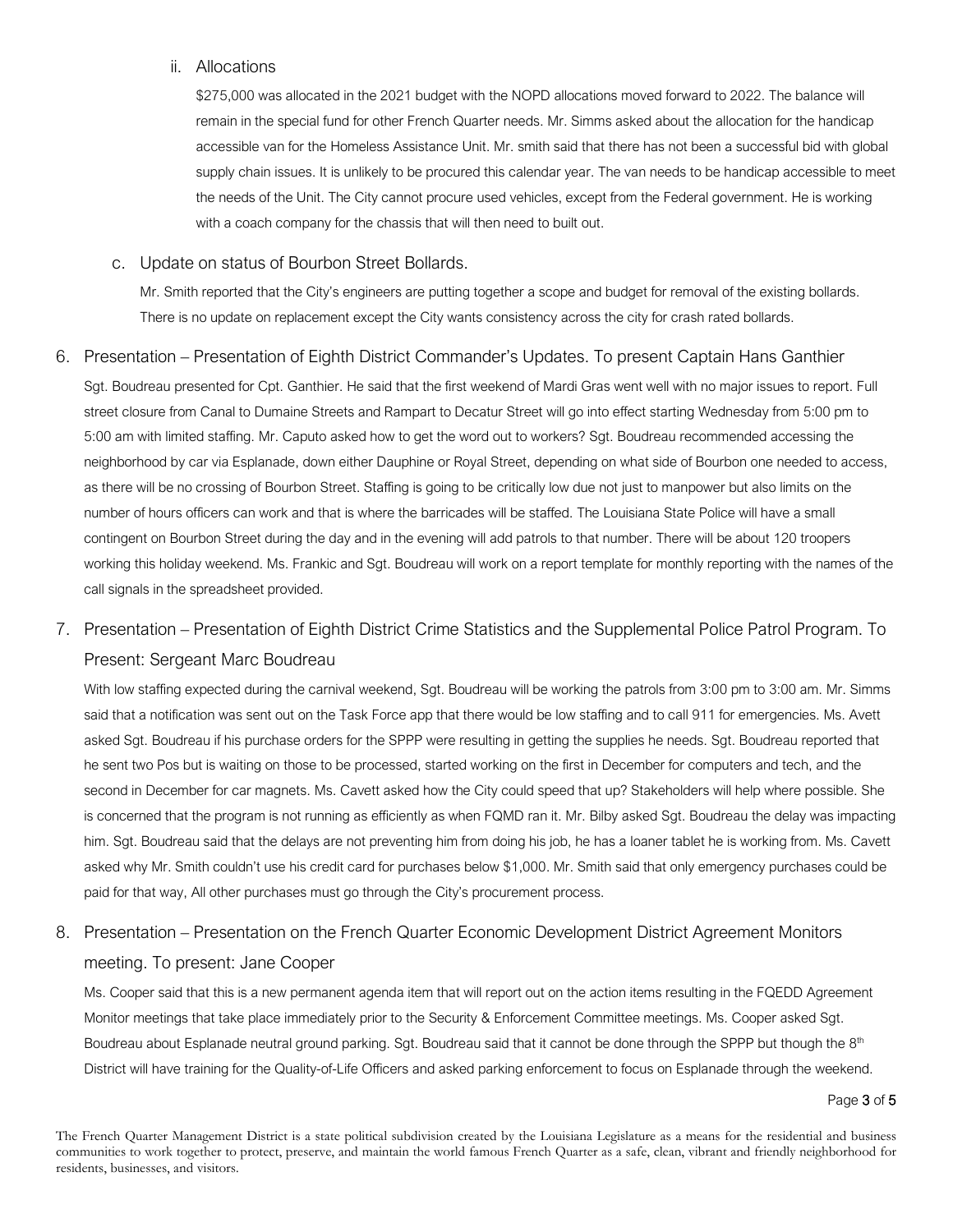Staffing in Parking Enforcement is the problem, as with all departments right now. The SPPP has been doing hazardous towing, particularly in the 500 block of Barracks St. Sgt. Boudreau is exploring foot patrols to help fill the shifts until enough vehicles are available to fill all of the shifts required in the CEA. Ms. Cavett wants to reiterate anything not in a small black vehicle equipped with blue flashing lights is outside the terms and this cannot be a permanent solution. The committee discussed that this is a stop gap effort to get more officers on the street while the City tried to procure the necessary vehicles. Mr. Simms stated that he is opposed to foot patrols.

### 2022/02/21 FQEDD Agreement Monitor Meeting Action Items

- 1. Administration: Finance Department will have a more detailed report on collections next month.
- 2. SPPP Supervisor: Report both the percentage of shifts obligated under the CEA as well as the number of shifts scheduled
- 3. SPPP Supervisor: Investigate foot patrols as an option and what the impact on the KPIs would be if this option was engaged until vehicles were procured
- 4. Administration: Report on the status of the arrangement between NOPD headquarters and the Sheriff's office
- 5. SPPP Supervisor: Update training manual for street closures
- 6. SPPP Supervisor: Get training on parking tickets
- 7. Administration: Report quickly on ability for donation for parking enforcement to be actionable during remainder of Carnival.
- 8. FQMD: At the Administration's request FQMD Board or Security & Enforcement Committee have an approved motion making recommendations to the City for the app capabilities
- 9. FQMD: Provide a performance matrix for app maintenance
- 10. Administration: Put together bid for Polarises
- 11. Administration: Put together procurement of SPPP patrol vehicles via Jefferson Parish Sheriff's Department Ford contract with FQIF allocation
- 12. Administration: Put together bid for SPPP patrol vehicles with FQEDD budgeted funds.
- 13. Administration: Complete donation of vehicles from New Orleans & Company
- 14. Administration: Provide real-time access to detailed invoices and remittances to FQMD
- 15. Administration: Provide Dept. of Finance report on current month and delinquent remittance per month

#### 9. Discussion – Discussion by Committee of the Supplemental Police Patrol Program App Request for Proposals

Ms. Cooper presented the list of app capabilities, performance and service that she, Vice-chair Caputo, and Committee member Cavett worked on at the request of the City. She noted that whether it is a single source bid will be the decision of the City's procurement department, not this committee. Ms. Cavett said that she wants it in writing what exactly the City is asking the committee to do. She said there is no rush to make this bid happen. Mr. Smith stated that Mr. Simms, as a representative of SDT Productions, had told him that they needed a contract and were not willing to continue under the existing month to month terms. Mr. Smith will send an email to SDT Productions to confirm in writing that they do not in fact need a long-term licensing agreement and no amendments to the existing agreement will be made.

# 10. Presentation – Presentation on the status of the expansion of the Upper Quarter Patrol, formerly known as the Royal Street Patrol. To present: Jane Cooper

Ms. Cooper reported that the name change to the Royal Street Patrol to the Upper Quarter Patrol came at the request of the contractor, Public Safety Services to alleviate confusion around the geographical location of the patrols. Due to manpower issues, they will begin patrolling after Mardi Gras. Insurance was a stumbling block but has now been resolved.

# 11. New Business– To consider and take action upon any other matters that may properly come before the French Quarter Management District Security and Enforcement Committee